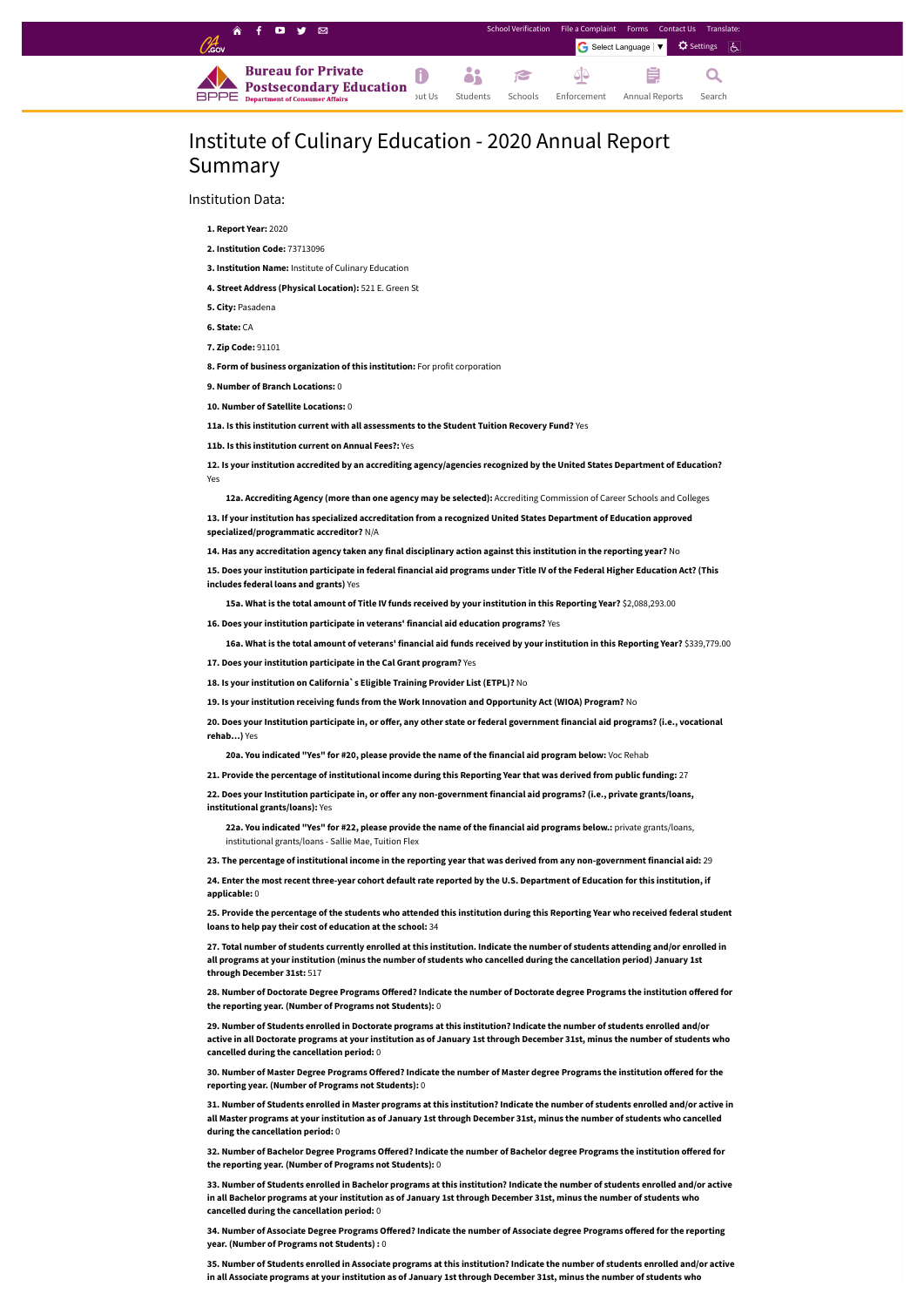**cancelled during the cancellation period:** 0

36. Number of Diploma or Certificate Programs Offered? Indicate the number of Diploma or Certificate Programs offered for the **reporting year. (Number of Programs not Students):** 4

37. Number of Students enrolled in diploma or certificate programs at this institution? Indicate the number of students enrolled and/or active in all diploma/certificate programs at your institution as of January 1st through December 31st, minus the number **of students who cancelled during the cancellation period:** 517

6. Select the Classification of Instructional Programs (CIP) Code that applies to this educational program: Culinary Arts/Chef Training.

**Institution's Website:** www.ice.edu/losangeles

School [Performance](https://bppe.ca.gov/webapplications/annualReports/2020/document/7930E72A-B68A-4AE8-B0BC-2092110110E3) Fact Sheet

[Catalog](https://bppe.ca.gov/webapplications/annualReports/2020/document/C5391B9B-4861-4DBB-8DB7-D47BD200419B)

## Program Data:

**1. Report Year:** 2020

**2. Institution Code:** 73713096

**3. Institution Name:** Institute of Culinary Education

**4. Name of Program:** Career Culinary Arts

**5. Program Level:** Diploma/Certificate

18. Is the above data taken from the Integrated Postsecondary Education Data System (IPEDS) of the United States Department of **Education?:** No

**7. Select all Standard Occupational Classification (SOC) Codes that apply to this program:** 35-1011 - Chefs and Head Cooks35-2013 - Cooks, Private Household, 35-2014 - Cooks, Restaurant,

**8. Number of Degrees, Diplomas or Certificates Awarded:** 107

**9. Total Charges for this Program:** \$34,775.00

10. The percentage of enrolled students in the reporting year receiving federal student loans to pay for this program: 68

11. The percentage of graduates in the reporting year who took out federal student loans to pay for this program: 34

24. Does this "Program" lead to a certificate or degree related to one or more of the following allied health professionals that **requires clinical training?:** No

**12. Number of Students Who Began the Program:** 163

**13. Number of Students Available for Graduation:** 163

**14. Number of On-time Graduates:** 65

**15. Completion Rate:** 39.88

**16. 150% Graduates?:** N/A

**17. 150% Completion Rate:** N/A

**19. Graduates Available for Employment:** 103

**20. Graduates Employed in the Field:** 62

**21. Placement Rate:** 60.19

**22. Graduates employed in the field**

**22a. 20 to 29 hours per week:** 12

**22b. at least 30 hours per week:** 50

**23. Indicate the number of graduates employed**

**23a. In a single position in the field of study:** 62

23b. In concurrent aggregated positions in the field of study (2 or more positions at the same time):  $0$ 

**23c. Freelance/self-employed:** 2

23d. By the institution or an employer owned by the institution, or an employer who shares ownership with the institution:  $0$ 

**26. Does this educational program lead to an occupation that requires State licensing?** No

**43. Graduates Available for Employment:** 103

**44. Graduates Employed in the Field:** 62

**45. Graduates Employed in the Field Reported receiving the following Salary or Wage:**

**\$0 - \$5,000:** 0

**\$5,001 - \$10,000:** 0

**\$10,001 - \$15,000:** 0

**\$15,001 - \$20,000:** 0

**\$20,001 - \$25,000:** 2

**\$25,001 - \$30,000:** 16

**\$30,001 - \$35,000:** 37

**\$35,001 - \$40,000:** 4

**\$40,001 - \$45,000:** 0

**\$45,001 - \$50,000:** 0

**\$50,001 - \$55,000:** 1

**\$55,001 - \$60,000:** 0

**\$60,001 - \$65,000:** 1

**\$65,001 - \$70,000:** 1

**\$70,001 - \$75,000:** 0

**\$75,001 - \$80,000:** 0

**\$80,001 - \$85,000:** 0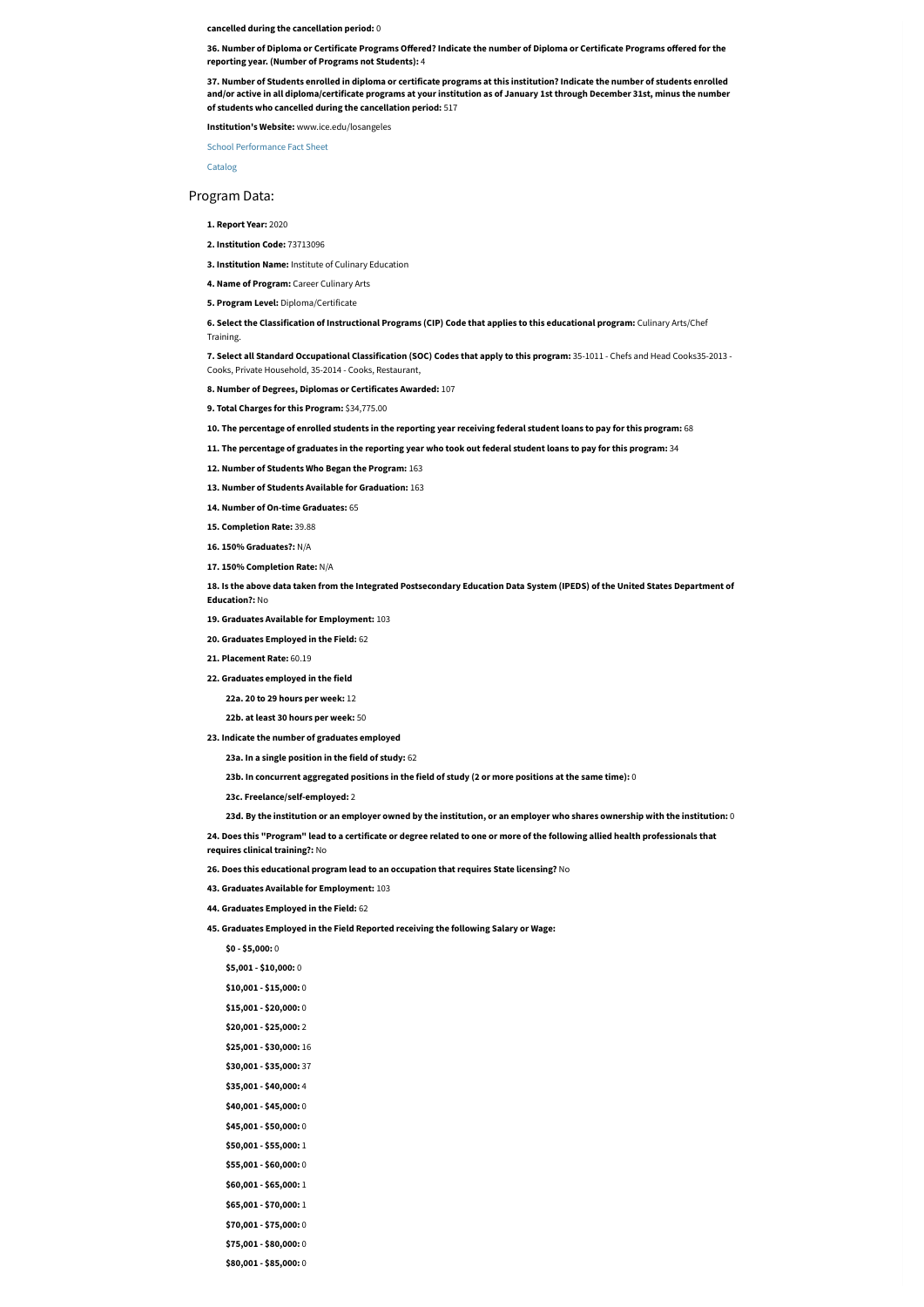**\$85,001 - \$90,000:** 0

**\$90,001 - \$95,000:** 0

**\$95,001 - \$100,000:** 0

**Over \$100,000:** 0

**1. Report Year:** 2020

**2. Institution Code:** 73713096

**3. Institution Name:** Institute of Culinary Education

**4. Name of Program:** Career Baking and Pastry Arts

6. Select the Classification of Instructional Programs (CIP) Code that applies to this educational program: Accounting. Baking and Pastry Arts/Baker/Pastry Chef.,

**5. Program Level:** Diploma/Certificate

**7. Select all Standard Occupational Classification (SOC) Codes that apply to this program:** 35-1011 - Chefs and Head Cooks35-2011 - Cooks, Fast Food, 35-2013 - Cooks, Private Household, 35-2014 - Cooks,

**8. Number of Degrees, Diplomas or Certificates Awarded:** 40

18. Is the above data taken from the Integrated Postsecondary Education Data System (IPEDS) of the United States Department of **Education?:** No

**9. Total Charges for this Program:** \$33,389.35

10. The percentage of enrolled students in the reporting year receiving federal student loans to pay for this program: 54

11. The percentage of graduates in the reporting year who took out federal student loans to pay for this program:  $37$ 

**12. Number of Students Who Began the Program:** 50

24. Does this "Program" lead to a certificate or degree related to one or more of the following allied health professionals that **requires clinical training?:** No

**13. Number of Students Available for Graduation:** 50

**14. Number of On-time Graduates:** 28

**15. Completion Rate:** 56

**16. 150% Graduates?:** N/A

**17. 150% Completion Rate:** N/A

**19. Graduates Available for Employment:** 35

**20. Graduates Employed in the Field:** 17

**21. Placement Rate:** 48.57

**22. Graduates employed in the field**

**22a. 20 to 29 hours per week:** 5

**22b. at least 30 hours per week:** 12

**23. Indicate the number of graduates employed**

**23a. In a single position in the field of study:** 17

23b. In concurrent aggregated positions in the field of study (2 or more positions at the same time):  $0$ 

**23c. Freelance/self-employed:** 1

23d. By the institution or an employer owned by the institution, or an employer who shares ownership with the institution: 0

**26. Does this educational program lead to an occupation that requires State licensing?** No

**43. Graduates Available for Employment:** 35

**44. Graduates Employed in the Field:** 17

**45. Graduates Employed in the Field Reported receiving the following Salary or Wage:**

**\$0 - \$5,000:** 0 **\$5,001 - \$10,000:** 0 **\$10,001 - \$15,000:** 0 **\$15,001 - \$20,000:** 0 **\$20,001 - \$25,000:** 2 **\$25,001 - \$30,000:** 2 **\$30,001 - \$35,000:** 12 **\$35,001 - \$40,000:** 2 **\$40,001 - \$45,000:** 0 **\$45,001 - \$50,000:** 0 **\$50,001 - \$55,000:** 0 **\$55,001 - \$60,000:** 0 **\$60,001 - \$65,000:** 0 **\$65,001 - \$70,000:** 0 **\$70,001 - \$75,000:** 0 **\$75,001 - \$80,000:** 0 **\$80,001 - \$85,000:** 0 **\$85,001 - \$90,000:** 0 **\$90,001 - \$95,000:** 0 **\$95,001 - \$100,000:** 0 **Over \$100,000:** 0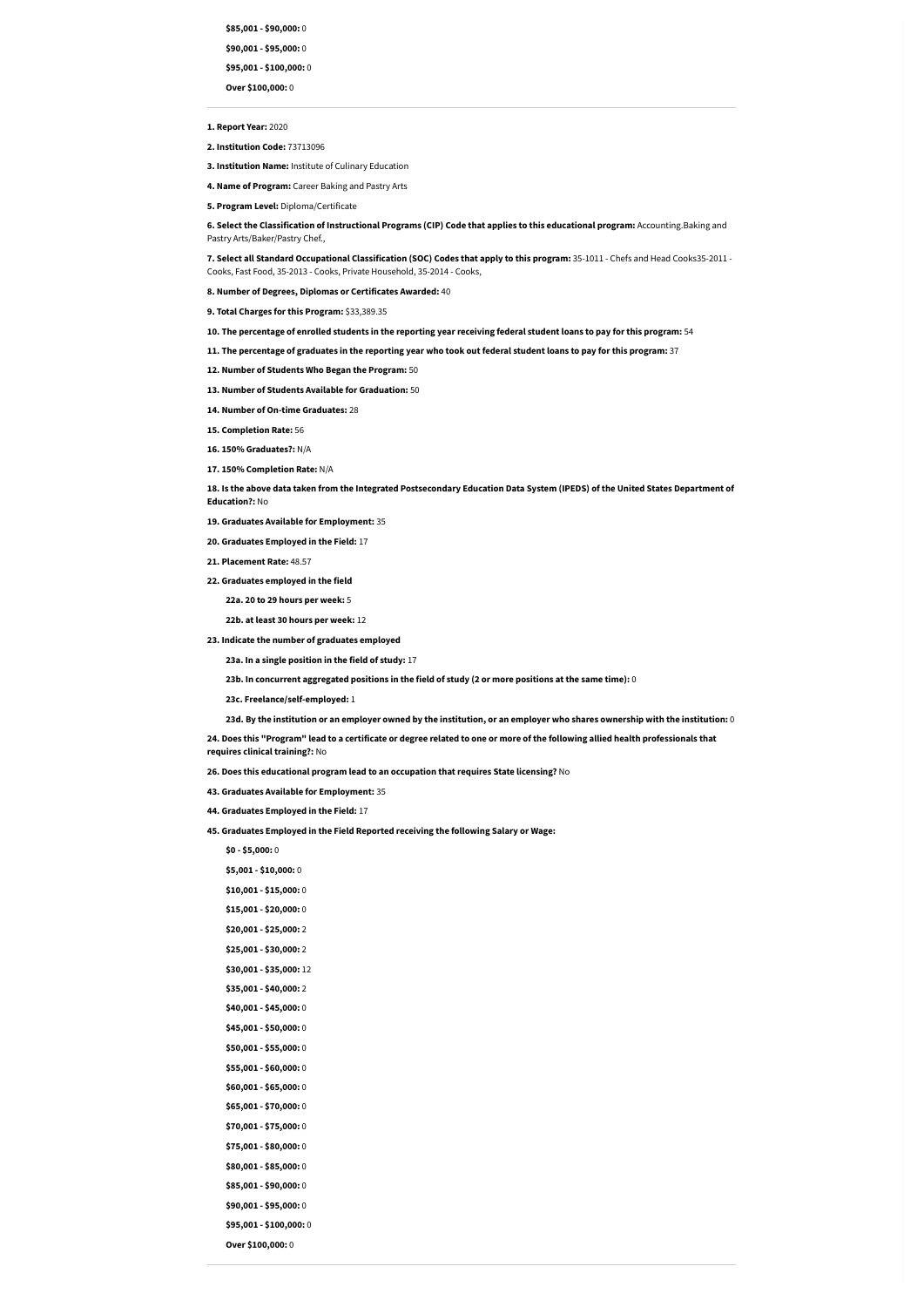- **1. Report Year:** 2020
- **2. Institution Code:** 73713096
- **3. Institution Name:** Institute of Culinary Education
- **4. Name of Program:** Restaurant & Culinary Management
- **5. Program Level:** Diploma/Certificate

**6. Select the Classification of Instructional Programs (CIP) Code that applies to this educational program:** Restaurant

**7. Select all Standard Occupational Classification (SOC) Codes that apply to this program:** 35-1012 - First-Line Supervisors of Food Preparation and Serving Workers35-9031 - Hosts and Hostesses, Restaurant,

**8. Number of Degrees, Diplomas or Certificates Awarded:** 48

18. Is the above data taken from the Integrated Postsecondary Education Data System (IPEDS) of the United States Department of **Education?:** No

- **9. Total Charges for this Program:** \$13,035.00
- 10. The percentage of enrolled students in the reporting year receiving federal student loans to pay for this program: 0
- 11. The percentage of graduates in the reporting year who took out federal student loans to pay for this program: 0
- **12. Number of Students Who Began the Program:** 61
- **13. Number of Students Available for Graduation:** 61
- **14. Number of On-time Graduates:** 43
- **15. Completion Rate:** 70.49
- **16. 150% Graduates?:** N/A
- **17. 150% Completion Rate:** N/A

**19. Graduates Available for Employment:** 47

- **20. Graduates Employed in the Field:** 25
- **21. Placement Rate:** 53.19
- **22. Graduates employed in the field**
	- **22a. 20 to 29 hours per week:** 5
	- **22b. at least 30 hours per week:** 20
- **23. Indicate the number of graduates employed**
	- **23a. In a single position in the field of study:** 25
	- 23b. In concurrent aggregated positions in the field of study (2 or more positions at the same time):  $0$
	- **23c. Freelance/self-employed:** 3
	- 23d. By the institution or an employer owned by the institution, or an employer who shares ownership with the institution:  $0$
- 24. Does this "Program" lead to a certificate or degree related to one or more of the following allied health professionals that **requires clinical training?:** No
- **26. Does this educational program lead to an occupation that requires State licensing?** No
- **43. Graduates Available for Employment:** 47
- 

**44. Graduates Employed in the Field:** 25

**45. Graduates Employed in the Field Reported receiving the following Salary or Wage:**

**\$0 - \$5,000:** 0 **\$5,001 - \$10,000:** 0 **\$10,001 - \$15,000:** 0 **\$15,001 - \$20,000:** 0 **\$20,001 - \$25,000:** 2 **\$25,001 - \$30,000:** 6 **\$30,001 - \$35,000:** 12 **\$35,001 - \$40,000:** 2 **\$40,001 - \$45,000:** 0 **\$45,001 - \$50,000:** 0 **\$50,001 - \$55,000:** 1 **\$55,001 - \$60,000:** 0 **\$60,001 - \$65,000:** 0 **\$65,001 - \$70,000:** 0 **\$70,001 - \$75,000:** 0 **\$75,001 - \$80,000:** 1 **\$80,001 - \$85,000:** 0 **\$85,001 - \$90,000:** 0 **\$90,001 - \$95,000:** 0 **\$95,001 - \$100,000:** 0 **Over \$100,000:** 0

**1. Report Year:** 2020

**2. Institution Code:** 73713096

**3. Institution Name:** Institute of Culinary Education

**4. Name of Program:** Career Health Supportive Culinary Arts

**5. Program Level:** Diploma/Certificate